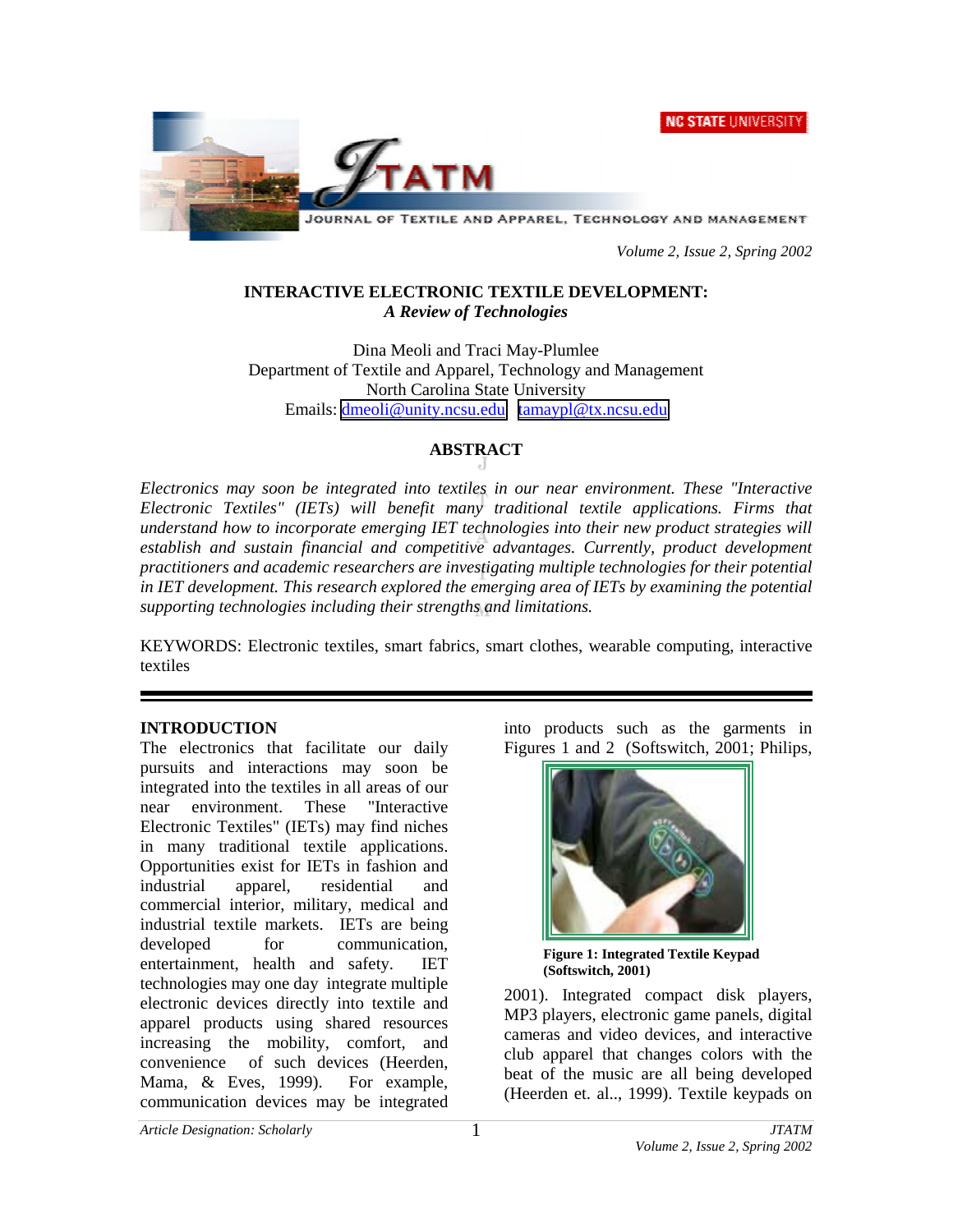

**Figure 2: Sleeve Integrated Communication Device, (Philips, 2001)** 



**Figure 3: (Left) Remote Control (Right) Light Switch (Softswitch, 2001)**



**Figure 4: Electronic Sportswear Garment, (Philips, 2001)**

a sleeve might be used to dial phone numbers, type pager messages, and play music. Interior textiles for the home or office might control lighting, temperature, or other electronic devices. For example, a television remote control might be

integrated into the arm of a sofa, or a light switch integrated into a curtain (Figure 3). IETs can also be developed to detect pressure and/or movement in sensitive medical textiles, engineering fabrics, active sportswear, and automotive seats (Softswitch, 2001).

IETs have the potential to improve current healthcare practices for monitoring breathing, heart rate, stress levels, and body temperature. These IETs may increase patients' mobility, provide added convenience, and improve the quality of life for those with health problems or disabilities (Havich, 1999). High-performance electronic sportswear can track, and enhance performance for a workout at the gym or for extreme sporting activities. The garment in Figure 4 features integrated fabric sensors to monitor and display pulse, blood pressure, T. time, distance, speed, and calories. Such sensors can also record arm action for A. improving golf or tennis swings, body T temperature, or can be used to develop workout regimes (Roberts, 2000).  $\mathbb M$ 

Textiles integrated with sensory devices driven by a Global Positioning System (GPS) can detect a users exact location anytime and in any weather (The Aerospace, 2001). IETs with integrated GPS, such as the ski suit in Figure 5, enhance safety by quickly locating the wearer and allowing the suit to be heated. Parents can easily keep track of a child's



**Figure 5: Electronic Ski-Suit, (Philips,2001)** 

J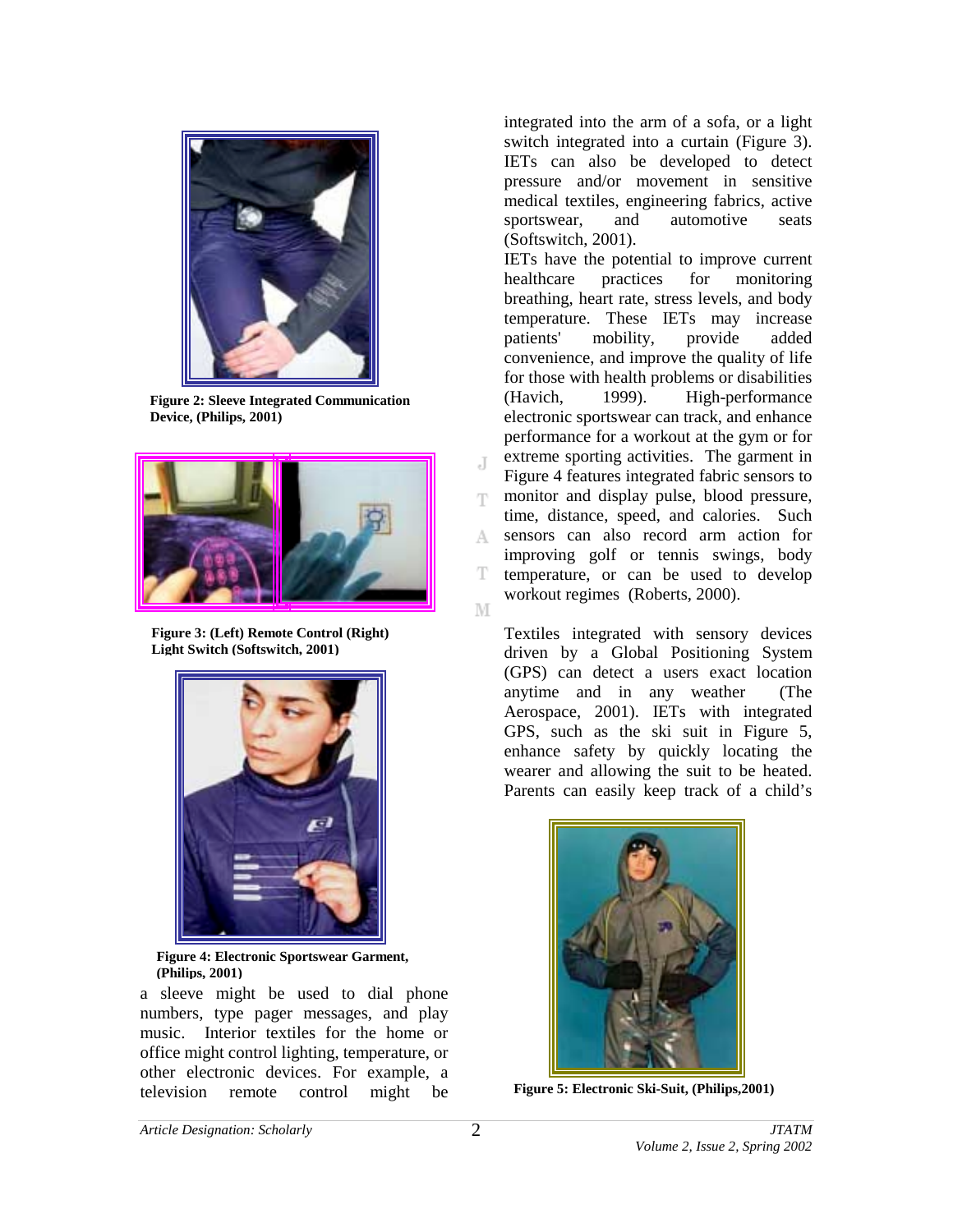

location with garments containing integrated GPS (Figure 6) (Foster, 1999). GPS can also provide added safety for emergency personnel by facilitating offsite monitoring of vitals (Havich, 1999).

Textile firms that understand how to incorporate emerging IET technologies into their new product strategies will establish and sustain financial and competitive advantages. Wearable electronics are already finding many opportunities in nontextile products such as implanted microchips and digital jewelry (Rajkhowa, 2000). Progressive apparel firms are developing strategic partnerships and exploring ways to market interactive apparel ("Smart Clothes", 2002). This research investigated the emerging area of IETs by examining the technologies currently being scrutinized for IET development.

### **CONDUCTIVE TECHNOLOGIES**

The area of IETs has emerged from the wearable computing arena. Many of the wearable computing devices developed to date are cumbersome and awkward (Figure 7), typically strapped or carried on the body. But, textile-based wearable electronics that allow interactive touch, voice, and body heat activation are being developed. The current versions use integrated wiring and carrying devices that add bulk and weight to the garments making them uncomfortable and impractical for daily use. These items are also expensive and present issues relating to maintaince, flexibility, and user safety



**Figure 7: "Wearable" computing devices**

(Mann, 1998). The first wired electronic apparel line to be marketed to consumers included four jackets, such as the Mooring (Figure 8). In these jackets, concealed inner wiring connects a mobile phone and MP3 player, built-in speakers, a microphone and a



**Figure 8: (Left) Jacket by Levi Strauss & Philips Research Laboratories, (Right) Integrated Communications System (Izarek, 2000)**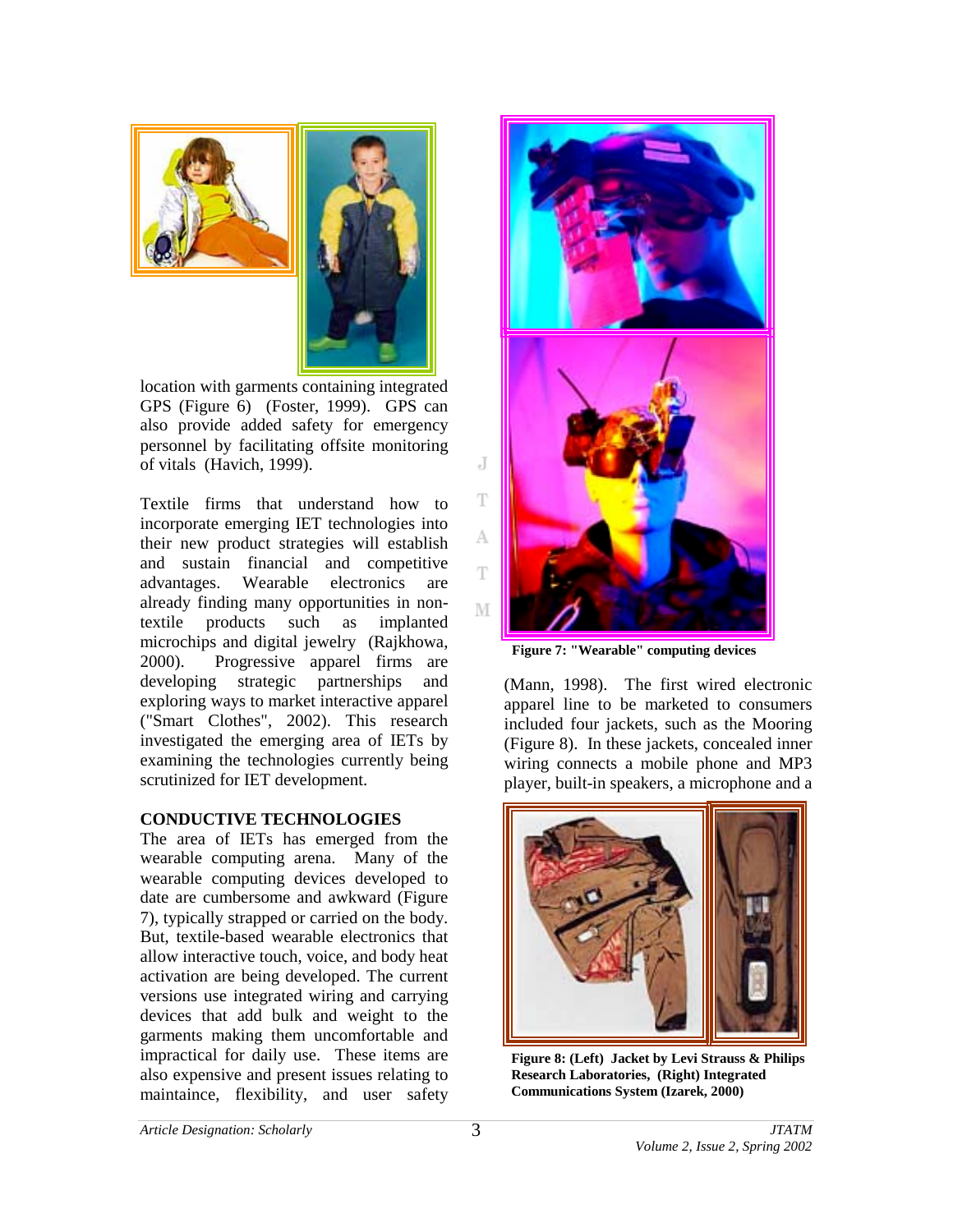display. The devices and the control pad can be disconnected for garment laundering, however the inner wiring and connectors cannot be removed limiting maintenance options. These jackets also have very limited compatibility and upgrading options (Izarek, 2000).

To develop more appealing wearable electronics, conductive materials are being used to transform traditional textile and apparel products into lightweight, wireless wearable computing devices. Materials, such as metallic and optical fibers, conductive threads, yarns, fabrics, coatings and inks are being used to supply conductivity and create wireless textile circuitry.

One way IETs can be created is by using minute electrically conductive fibers. These fibers have historically been used in industrial applications to control static and provide electromagnetic interference shielding. They can be produced in filament or staple lengths and can be spun with traditional non-conductive fibers to create yarns that possess varying degrees of conductivity (Figure 9). The yarns can be used to develop wash and wear conductive fabrics that look and feel like a normal fabric (Electro Textiles, 1999). Conductive fibers can be classified into two general categories, those that are naturally conductive and those that are specially treated to create conductivity (Lennox-Kerr, 1990). Naturally conductive fibers or metallic fibers are developed from



electrically conductive metals such as ferrous alloys, nickel, stainless steel, titanium, aluminum, copper, and carbon. Metal fibers are very thin metal filaments, with diameters ranging from 1 to 80 microns  $(\mu m)$ , or .001 to .080 millimeters. They are typically produced by a bundle-drawing process or by a shaving process during which the fibers are shaved off the edge of thin metal sheeting. Though highly conductive, metallic fibers are expensive and their brittle characteristics can damage spinning machinery over time. In addition, they are heavier than most textile fibers making homogeneous blends difficult to produce (Bekaert, 2001).

Electrically conductive fibers can also be J produced by coating fibers with metals, galvanic substances or metallic salts like T copper sulfide and copper iodide. Metallic fiber coatings produce highly conductive A. fibers, however adhesion and corrosion T resistance can present problems. Galvanic coatings provide relatively high M conductivity, but can only be applied to conductive substrates such as graphite and carbon fibers. Due to manufacturing complexity and expense, galvanic coatings are usually not used for textiles. A variety of fibers can be coated with metallic salts using traditional textile machinery. These coatings can only achieve low conductivities that are further reduced during laundering. Altering coating procedures can improve these limitations (Lennox-Kerr, 1990).

Optical or glass fibers, about 120 microns in diameter, can also be used to produce IETs. Optical fibers are used in composites, telecommunications, local area networks (LAN's), cable TV, closed circuit TV, optical fiber sensors, and conductive textiles to carry signals in the form of pulses of light (Bell College, 1997). They are developed by drawing molten glass through bushings, creating a filament. Though optical fibers offer excellent strength and sunlight resistance, they are relatively stiff possessing poor flexibility, drapability and Figure 9: Stainless Steel and Polyester Yarn possessing poor flexibility, drapability and abrasion resistance (Owens Corning, 2001).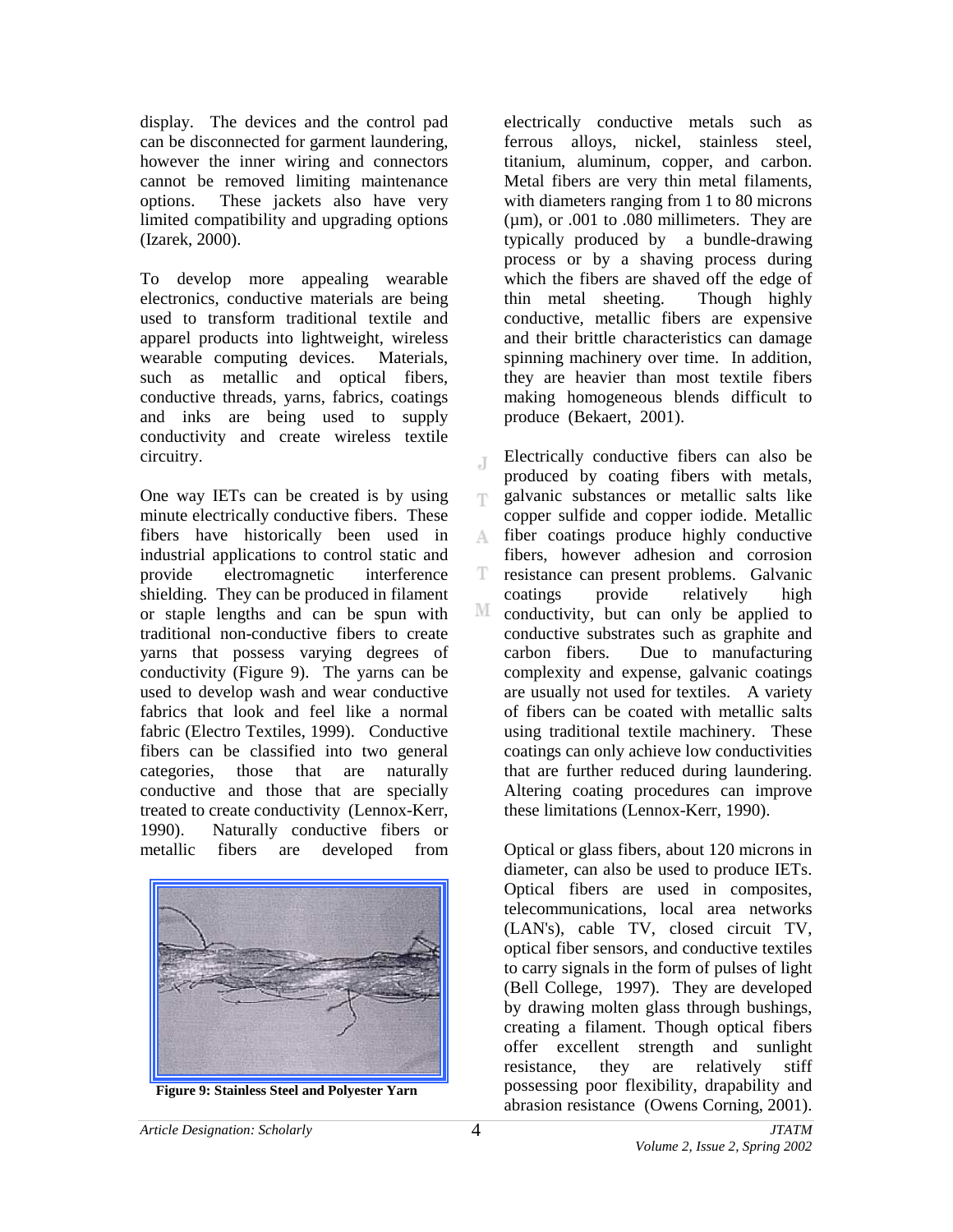Optical and electrically conductive fibers were used to develop a "Smart Shirt" that monitors the wearer's heart rate, EKG, respiration, temperature, and other vital signs. The textile platform (Figure 10) collects data from various parts of the wearer's body and routes it to a small transceiver device attached to the shirt (Georgia Institute, 2000). Collected data is processed and transmitted via the Internet for biomedical monitoring and wearable computing applications (Sensatex Incorporated, 2001).



**Figure 10: "Smart Shirt" Textile Platform (Georgia Institute, 2000)** 

Metallic yarns, created by wrapping a nonconductive yarn with a metallic copper, silver, or gold foil, can also be used to produce electrically conductive textiles (Post, Orth, Russo, & Gershenfeld, 2000). One example of this technology uses a metallic organza woven with a plain silk warp yarn and a silk yarn wrapped with copper in the weft direction (Figure 11). The silk provides tensile strength and tolerance for



**Figure 11: Micrograph of Metallic Silk Organza (Orth, 1997)** 

high temperatures. This allows the metallic organza fabric to be sewn or embroidered on industrial machinery (Orth & Post, 1997).

Conductive

threads, typically finer and stronger that conductive yarns, can be machine sewn to develop IETs. Their conductivity can be



**Figure 12: Embroidered Fabric Keypad ("Musical Jacket Project," 2001)** 

controlled through stitch placement. Embroidering with conductive threads offers advantages for IET development including the abilities to stitch multiple layers of fabric in one step and to precisely specify circuit layout with CAD (Post et al., 2000). The keyboard in Figure 12 was embroidered with a stainless steel and polyester composite thread. It is highly responsive to touch allowing the user to play notes, chords, and rhythms ("Musical Jacket Project," 2001).

Conductive coatings can transform substrates into electrically conductive materials without significantly altering the existing substrate properties. They can be applied to the surface of fibers, yarns or fabrics through processes including electroless plating, evaporative deposition, sputtering, coating with a conductive polymer, filling or loading fibers, and carbonizing. Electroless plating involves immersing a textile in an electroless plating solution where chemical reactions form the typically nickel or cooper coating on the textile. Electroless plating produces a uniform electrically conductive coating, but is expensive (Vaskelis, 1991). In evaporative deposition, a textile substrate is exposed to vaporized metal, typically aluminum, that condenses on the surface and forms a coating. This process can produce a wide range of coating thickness for varying levels of conductivity, and is being investigated for development of relatively thin, highly conductive evaporative coatings for highly conductive yet lightweight fabrics

J

А

T

M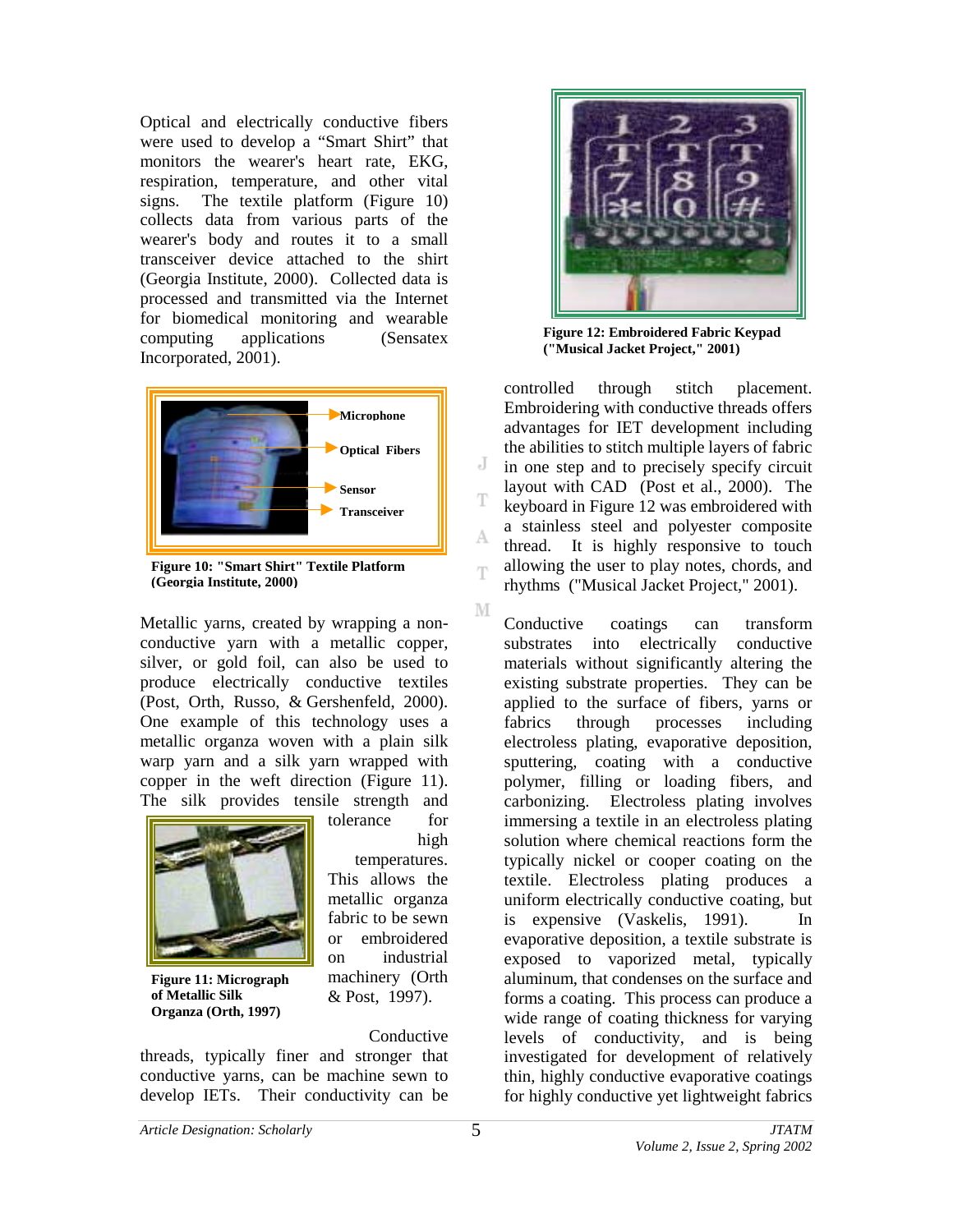(Smith, 1988). In the sputtering process, the coating material is ejected atom by atom onto the surface of a textile substrate, creating a thin coating. Sputtering can achieve a uniform coating with good adhesion, but is only about 10% of the speed of evaporative deposition, and is consequently quite costly (Siefert, 1993). Textile substrates can be coated with a conductive polymer such as polyaniline and polypyrole to achieve conductivity (Kahn, Kimbrell, Fowler, & Barry 1993). Presently, such polymers are used for conductive and anti-static coatings on yarns, fabrics and films. These polymer coatings are more conductive than metal and have excellent adhesion and non-corrosive properties, but they are difficult to process using conventional methods ("Electroactive Polymers," 1999). Filling or loading textile fibers with carbon or metallic salts such as copper sulfide also creates a conductive coating. Carbon-loaded fibers possess good conductivity and are easily processed in conventional textile systems, while metallicsalt loaded fibers have comparatively lower conductivity (Heisey & Wightman, 1993). Finally, carbonizing involves processing the textile in a carbonization furnace at 1000oC to create an electrically conductive textile. This process has been used to create a garment that reacts to changes in temperature, controlling body temperature within 0.5oC. (Lennox-Kerr, 2000).

Conductive ink technology offers another alternative for IET development. Adding metals such as carbon, copper, silver, nickel, and gold to traditional printing inks creates conductive inks that can be printed onto various substrates to create electrically active patterns. Conductive ink technology, originally developed for smart cards or printed circuit boards, has been used in various market applications including computers, communications, automotive, industrial electronics, instrumentation, government/military, consumer (e.g. home thermostats) (US Market, 1998). Use of conductive inks for flexible printed circuits

has increased due to cost saving over traditional production techniques, improvement in durability, reliability and circuit speeds and reduction in circuit sizes (Cahill, 1998). A technology for using conductive inks to make interactive talking products such as T-shirts, sound books, packaging, and wallpaper has been patented. The inks withstand bending and laundering without losing conductivity (Colortronics, 2000). Conductive inks are currently applied with technologies such as gravure, flexographic, and rotary screen-printing that use rollers to print the inks onto substrates. These methods are both labor and capital intensive, and may create long production delays when designs are changed over (Miles, 1994). The benefits offered by digital printing technologies have prompted many conductive ink developers to T. experiment with digitally printing them onto textile substrates. Digital printing eliminates A many of the intermediary steps associated with traditional printing methods offering T. greater design versatility and production М flexibility. Additionally, digital files can be sent electronically to other locations for printing (Rehg, 1994). Digital printing of conductive inks presents several challenges including pre- and post- treatments, developing the appropriate ink viscosity, achieving the conductivity through constant agitation of the ink reservoir, delivery of appropriate ink quantities, and proper drying (Armbruster, Borgenstein & Emil, 2001).

### **ENABLING TECHNOLOGIES**

The technologies previously discussed are used to create textiles that have the ability to conduct electricity. Additional components including input and output devices, sensors, and power supplies are necessary to create an IET. Input devices including keyboards and speech and handwriting recognition systems are some options being explored for IET data entry. The output technologies under investigation include Cathode Ray Tubes (CRT's), Liquid Crystal Displays (LCD's), mirror displays and flexible light emitting displays (Ducatel, 2000). Sensors are small electronic devices that can receive

 $\overline{A}$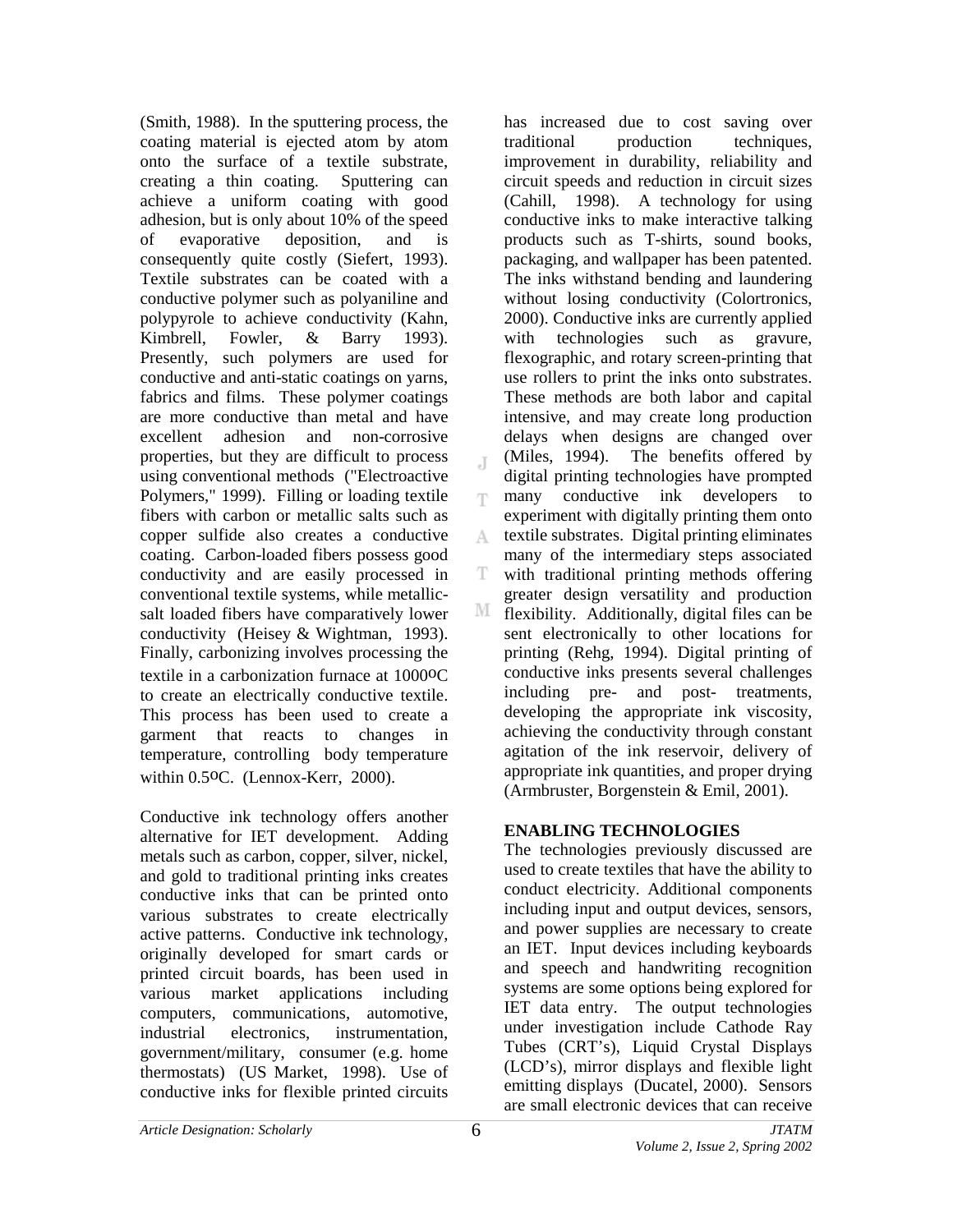and respond to stimuli enabling electronic textile functions to be related to the user. They can either be attached to or integrated into a textile substrate (Farringdon, 2001). Power supply technologies, typically batteries, provide the electrical power for activating the components in an electronic textile. In recent years batteries have not only become smaller and more powerful, some varieties are mechanically flexible, water-resistant (washable), and lower cost (Hahn & Reichl, 1999). One type is fabricated by screen printing silver-oxide based paste on a substrate to yield battery only 120-microns  $(\mu m)$  thick. Solar energy and energy created by the human body are also being studied as sources of electrical power for IETs (Hahn & Reichl, 1999).

Molecule-sized computers, sensors, and electronic devices can be directly integrated into textiles using nanotechnology (McGuinness, 1997). Microelectromechanical Systems (MEMS), also known as micromachines, nanomachines, or transducers, are less than one square millimeter in size and usually consist of mechanical microstructures, microsensors, microactuators, and electronics integrated into a single chip. MEMS could potentially provide smartsensors for IETs (Holme, 2000).

## **COMPONENT INTEGRATION**

Regardless of the conductive materials used to develop an electronic textile, the electronic components and power supply must be integrated into the textile to create an IET. Soldering, bonding, stapling, and joining are some of the methods being used to accomplish electronic component and power supply integration (Post et al., 2000). Soldering involves mounting the components directly onto the surface of a textile. Soldering achieves good electrical contact, but the toxicity of soldered components makes them unsuitable for applications where they could come in contact with a user's body. Furthermore, fabric flexibility is often compromised, making soldering unfavorable for many

apparel applications. Bonding involves using conductive adhesives to embed components into textile substrates. Nontoxic, highly conductive, highly durable, and moderately flexible conductive adhesives can potentially be used to bond rigid components with flexible textile substrates. Components can also be stapled into conductive stitched circuits to create electronic textile circuitry. When the substrate flexes or bends the conductive trace is free to move. However, such flexing stretches the pins that attach the component to the substrate, accelerating wear and tear on the textile (Post et al., 2000). Joining involves attaching an electronic component's thread frame directly to a stitched fabric circuit. Threads leading out of the electronic component can be stitched, punched, or woven through the substrate constraining the components to specific locations and allowing the conductive threads to be evenly balanced (Post et al., 2000).

# **WIRELESS TECHNOLOGIES**

 $\overline{A}$ 

T

A.

T

M

In order to simplify the connections between electronic devices, new wireless technologies may be used. Commonly used wireless devices, such as cellular phones and pagers, use radio frequency local area networks [RF LAN's], but the limited radio frequency spectrum is quickly being filled. Personal Area Networks (PAN's) provide an alternative. PAN's enable electronic devices to exchange digital information, power, and control signals within the users' personal space (Zimmerman, 1996). PANs work by using the natural electrical conductivity of the human body to pass incredibly small amounts of current through the body. These currents can transmit data at speeds equivalent to a 2400-baud modem, or approximately 400,000 bits per second. The current used is less then the body's natural currents, measuring one-billionth of an amp or one nanoamp. By comparison, the electrical field created when a comb is passed through hair is 1,000 times greater than the current used by PAN technology ("Personal Area Networks," 1996). Modular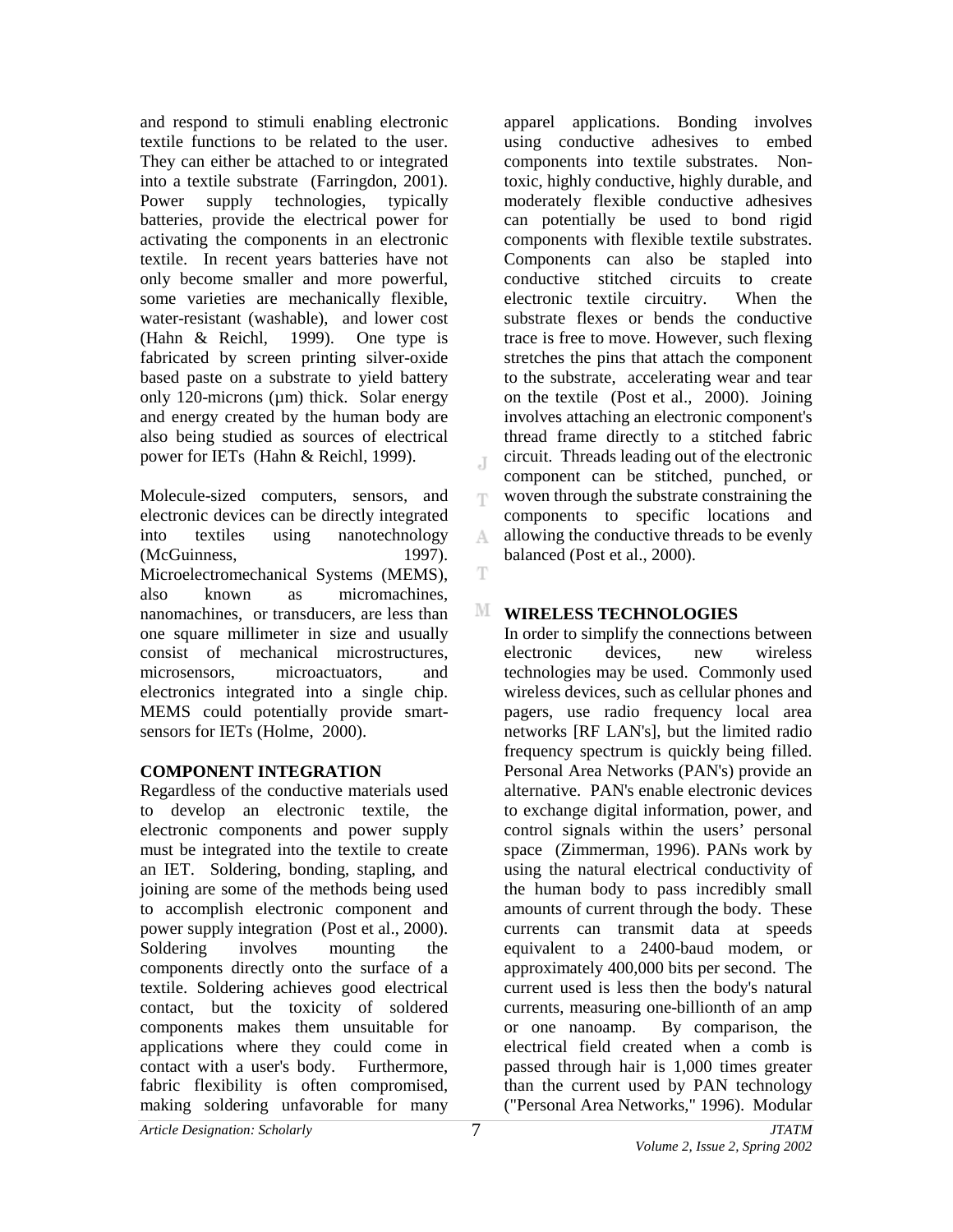devices supporting shared functions can be connected with a PAN.

A new radio frequency standard enables electronic equipment to form a network and communicate automatically without wires, cables, or any direct action from a user ("How Bluetooth," 2001). This wireless technology has created some public concern because radio frequency (RF) fields broadcast in all directions and therefore are emitted into the body. To overcome this health concern, researchers are exploring options such as the Fabric Area Network (FAN) to restrict the range of the RF fields to the surface of the textile. FAN's use wireless RF communication links, but the communication fields are restricted to the surface of a textile eliminating emission into the body (Hum, 2001).

## **RELATED CHALLENGES**

In order for IETs to succeed in the consumer market, they will need to possess easy care characteristics, and maintain their conductivity through repeated care cycles. Wearable IETs must not be damaged by constant motions and stress from body movements, static from fabrics, perspiration, and body heat. Rapidly changing technologies make upgradability another key issue. Today, radiation and electrocution are small threats to our health and safety, but use of IETs may increase these threats. IETs worn by children demand strong structures lacking small detachable parts. Environmental characteristics such as rain, humidity, extreme temperature fluctuations, and other inclement weather may create safety hazards.

 IET products support a society where home, office, transportation, clothing and even our bodies will be seamlessly connected by wireless networks, raising personal privacy and security concerns (Thieme, 1999). The right to personal privacy and security are universal expectations. In a recent study, seventy-five percent of those interviewed felt personal privacy and security were very important social issues in today's society (Coleman,

1997). Advancing technology and the unrestricted exchange of electronic information justifies increasing concerns. As new technologies that involve large amounts of personal information become more predominant, users will no doubt be interested in protecting their personal privacy and security (Garfinkel, 2000). We may soon have a greater capacity to monitor individuals without their knowledge, develop more heinous weapon systems, or eliminate the need for human contact in many activities (Johnson, 1991).

# **CONCLUSION**

The volume of available literature on each technology could suggest that product development efforts are advancing more  $\overline{A}$ rapidly for conductive thread, metallic fiber, and optical fiber technologies. Challenges T noted in developing flexible electronic A. circuits from conductive coatings and inks could explain slower development in those T. technologies. Though not among the technologies dominating the literature, there М were some indications that conductive polymer fibers and conductive polymer materials are also being studied for IET development. These materials offer advantages in that they can be developed according to specific requirements, and may overcome many of the limitations of metalbased solutions.

Health monitoring and feedback seem to be important foci of development efforts, perhaps due to the abundance of military funding supporting work in this area. However, entertainment applications may be an equally important application area because these IETs need not be as robust or powerful as those for health, safety, and military applications.

Because IETs will incorporate many kinds of electronic devices into their structures, some level of skill will be required to operate and use them. The ease of use is an important criteria for product development and some IET products may require a level of product knowledge for operation that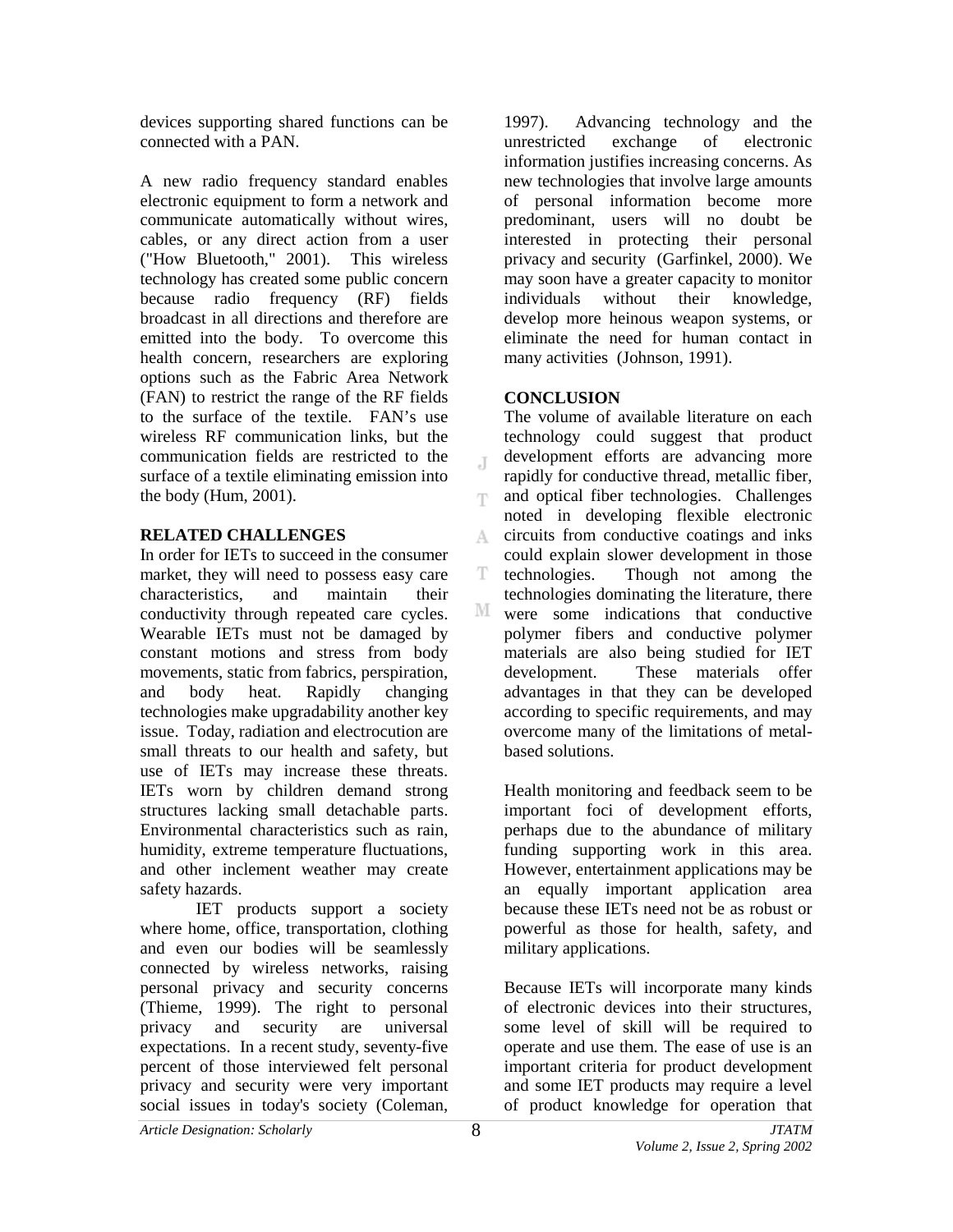could affect market success. The industry will need to educate consumers on product usage and possibly offer post-purchase product assistance to make these products appealing.

Upgrading and compatibility options, retail price points, and care and maintenance requirements are all important to the market appeal of IET products. Consumer appeal will rely heavily on the ability of IET products to be easily cared for and maintained, and these issues need to be addressed in product development. As IETs enter the market they are likely to be expensive at first and, as technology progresses and production processes are perfected, prices will decline. Updated and advanced product versions appear on the market so quickly that many consumers consider compatibility and upgradability in the purchase decision. IETs will need to be compatible with various types and brands of electronics, and will need to be upgradeable to achieve market success.

Though product development is still faced with many challenges, the future for IETs looks promising. Research and development efforts will enable product developers to overcome current challenges to advancing IET development. Research to support IET development is being conducted in universities (DARPA, 2001; Holme, 2000; Brunel University, 2001; Fiber Materials, 2001), businesses ("Smart Clothes," 2002; Orth, Post, Russo & Gershenfeld, 2001), and government supported agencies (El-Sherif, 2000). Growing consumer interest in mobile, convenient electronic devices will fuel the demand for IET products.

### **REFERENCES**

Armbruster, A., Borgenstein S. & Emil R., (2001). Personal Communication, November 5, 2001.

Bekaert Fiber Technologies. (2001). "What are Metallic Fibers." Retrieved March 26, 2001 from [http://www.bekaert.com](http://www.bekaert.com/) 

Bell College. (1997). "What are Optical Fibers." School of Science and Technology Hamilton, UK. Retrieved May 19, 2001 from [http://www.floit.bell.ac.uk](http://www.floit.bell.ac.uk/)

Brunel University. (2001). Brunel University Faculty of Technology. "Sensory Fabrics Project." Retrieved June 29, 2001 from [http://www.brunel.ac.uk/faculty/tech/faculty](http://www.brunel.ac.uk/faculty/tech/faculty/researchlinks.htm)

[/researchlinks.htm](http://www.brunel.ac.uk/faculty/tech/faculty/researchlinks.htm) 

Cahill, V. (1998, September). "Introduction to Digital Printing Technology," Prepress; Graphic Artists, Pre-Press Personnel. *Bobbin Magazine*. Retrieved August 28, 2000 from http://www.bobbin.com/media /98sept/digital.htm

Coleman, S. (1997). "Privacy Issues and New Technologies." *The Australian*  A. *Universities' Review*, 40(1), 15-19.

Colortronics. (2000). "Brillion™

M Conductive Ink Technology." Retrieved October 25, 2000 from <http://www.colortronics.com/index.html>

Defense Advance Research Projects Agency (DARPA). (2001). Retrieved July 26, 2001 from [http://www.darpa.mil.](http://www.darpa.mil/)

Ducatel, K. (2000). "Ubiquitous Computing: The New Industrial Challenge." IPTS Report, 38. Retrieved June 11, 2001 from [http://www.globaltechnoscan.com](http://www.globaltechnoscan.com/) 

"Electroactive Polymers: New Surge of Interest in the 1990's." (1999). *Business Communications Company*. Norwalk: Connecticut. Retrieved July 29, 2001 from <http://buscom/archive/P136.html>

Electro Textiles Company Limited. (1999). Retrieved October 5, 2000 from [http://www.electrotextiles.com](http://www.electrotextiles.com/) 

El-Sherif. (2000). Drexel University, Philadelphia, PA. Retrieved July 28, 2001

 $\mathbb{I}$ 

Ŧ

T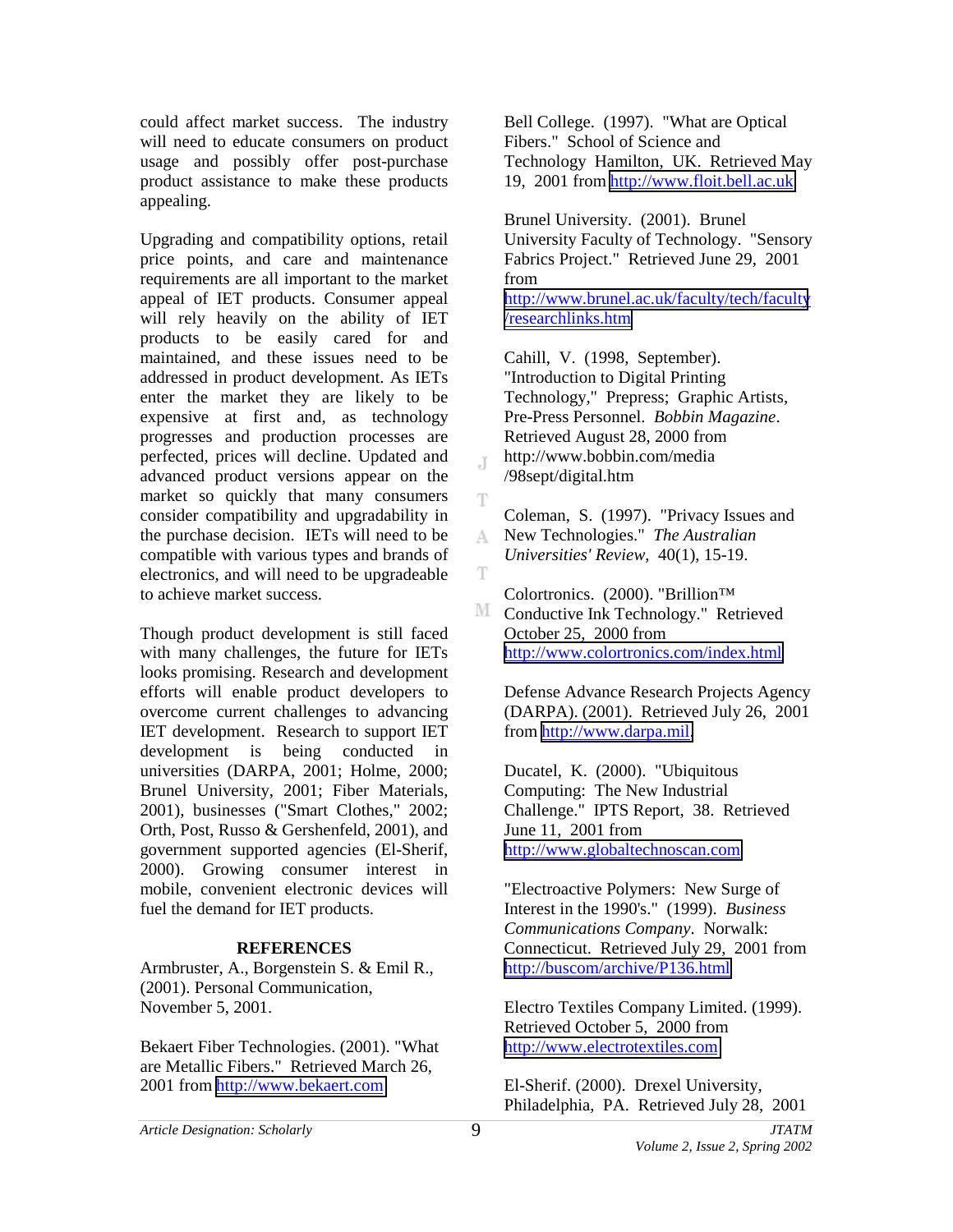from

[http://www.arvind.coe.drexel.edu/faculty/me](http://www.arvind.coe.drexel.edu/faculty/me.html) [.html](http://www.arvind.coe.drexel.edu/faculty/me.html) 

Farringdon, J. (2000). "Wearable Sensor Badge & Sensor Jacket for Context Awareness." *Philips Research Laboratories*. Retrieved June 11, 2001 from <http://www.smartmaterials.nl/lezingen.html>

Garfinkel, S. (2000). "Privacy and The New Technology." *Nation*, 270(8), 11-16.

Kahn, H.H, Kimbrell, W.C., Fowler, J.E., & Barry, C.N. (1993). "Properties and Applications of Conductive Textiles." *Milliken Research Corporation*. Spartanburg, South Carolina.

Hahn, R., & Reichl, H. (1999). "Batteries and Power Supplies for Wearable and Ubiquitous Computing." *3rd Annual Symposium on Wearable Computers, Digest of Papers*. 168-169.

Havich, M. (1999). "This Shirt Could Save Your Life." *Americas Textiles International*. 10, 96.

Heerden, C.V., Mama, J., & Eves, D. (1999). "Wearable Electronics." Philips Research and Intelligent Fibers Group. Retrieved June 11, 2001 from [http://www.cybersalon.org](http://www.cybersalon.org/) 

Heisey, C.L., & Wightman, J.P. (1993). "Surface and Adhesion Properties of Polypyrrole-Coated Fabrics." *Textile Research Journal*, 63(5), 247-256.

Holme, I. (2000). "Climate of Change." *Textile Month*, July, 25-28.

"How Bluetooth Short Range Radio Systems Work." (2001). Marshall Brain's How Stuff Works. Retrieved April 29, 2001 from [http://www.howstuffworks.com/bluetooth.ht](http://www.howstuffworks.com/bluetooth.htm) [m](http://www.howstuffworks.com/bluetooth.htm)

Fiber Materials Science Research: Survey of Intelligent Textiles, (2001). Tampere University of Technology, Tampere, Finland. Retrieved July 26, 2001 from [http://www.tut.fi/units/ms/teva/projects/intel](http://www.tut.fi/units/ms/teva/projects/intelligenttextiles.html) [ligenttextiles.html](http://www.tut.fi/units/ms/teva/projects/intelligenttextiles.html) 

Foster, L. (1999). "It's Sportswear Jim…But Not As We Know It." *World Sports Activewear*, 4(5), pp. 19-20.

Georgia Institute of Technology. (2000). Press Release: " 'Smart Shirt' Moves from Research to Market; Goal is to Ease Healthcare Monitoring." Retrieved March 5, 2001 from [http://www.news](http://www.news-info.gatech.edu/news_releases/sensatex.html)[info.gatech.edu/news\\_releases/sensatex.html](http://www.news-info.gatech.edu/news_releases/sensatex.html) 

J Hum, A. P. (2001). "Fabric Area Network  $\Gamma$  - A New Wireless Communications Infrastructure to Enable Ubiquitous Networking and Sensing on Intelligent

Clothing." *Computer Networks*, 35(ER4), 391-399. T.

M Izarek, S. (2000). "Wired Wear: The Latest Design Trend Out of Europe." Fox News Thursday September 21, 2000. Retrieved November 27, 2000 from [http://www.foxnews.com](http://www.foxnews.com/) 

Johnson, D. (1991). "Computers and Ethics." *National Forum, Summer 91*, 71(3), 15-18.

Lennox-Kerr, P. (1990). "Current State of Electrically Conductive Materials." *High Performance Textiles*, (11), 6-7.

Mann, S. (1998). "Definition of "Wearable Computer." Taken From Steve Mann's *Keynote Address Entitled "Wearable Computing As Means For Personal Empowerment*" Presented At The 1998 International Conference on Wearable Computing *ICWC-98*, Fairfax VA, May 1998.

McGuinness, K. (1997). "Fabrics and Nanotechnology." *Futurist*, 31(4), 12-16.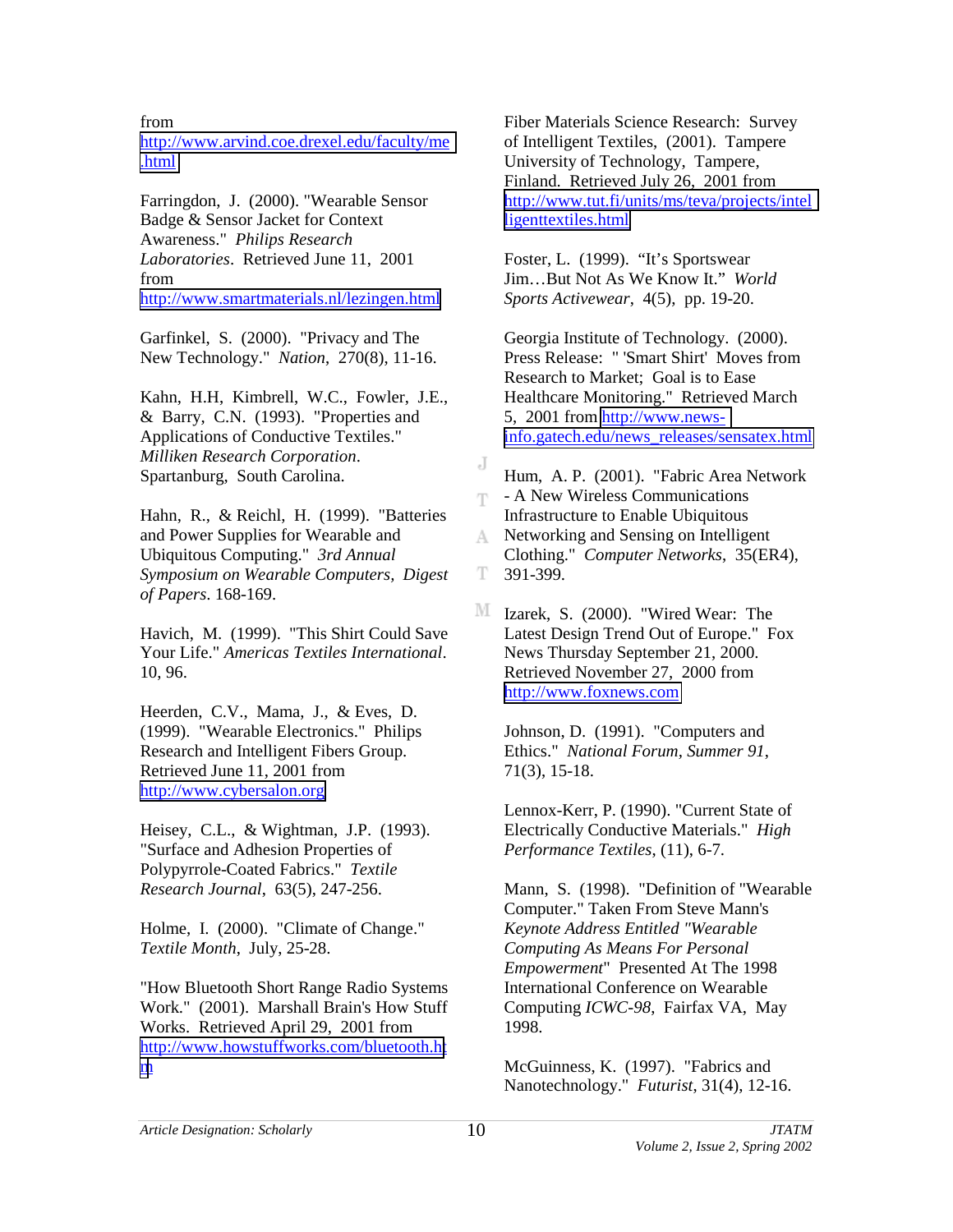Miles, L. (1994). *Textile Printing* (2nd ed.). Bradford, West Yorkshire, England: Society of Dyers and Colorists.

"Musical Jacket Project." MIT Media Lab. Retrieved April 30, 2001 from [http://www.media.mit.edu](http://www.media.mit.edu/) 

Orth, M., & Post, E. R. (1997). "Smart Fabric, or Washable Computing." *Digest of Papers of the First IEEE International Symposium on Wearable Computers*, 10 (13), 167-168. Cambridge, Massachusetts.

Orth, M., Post, E.R., Russo, P.R., and Gershenfeld, N. (2001). "E-broidery: Design and Fabrication of Textile-Based Computing." *IBM Systems Journal*, 39(3 & 4). MIT Media Laboratory.

Owens Corning. (2001). "How Glass Fibers are Made." Retrieved May 19, 2001 from [http://www.owenscorning.com/owens/comp](http://www.owenscorning.com/owens/composites/lineup/how.html) [osites/lineup/how.html](http://www.owenscorning.com/owens/composites/lineup/how.html) 

"Personal Area Networks (PAN): A Technology Demonstration by IBM Research." (1996). IBM Almaden Research Center: User System Ergonomics Research. Retrieved May 18, 2001 from [http://www.almaden.ibm.com/cs/user/pan/pa](http://www.almaden.ibm.com/cs/user/pan/pan.htm) [n.htm](http://www.almaden.ibm.com/cs/user/pan/pan.htm) 

Philips Research Laboratories. (2001). "Press Release: Philips Researches into a Marriage of Electronic and Clothing." Retrieved June 11, 2001 from [http://www.research.philips.com](http://www.research.philips.com/) 

Post, E.R., Orth, M., Russo, P.R., and Gershenfeld, N. (2000). "E-broidery: Design and Fabrication of Textile-Based Computing." *IBM Systems Journal*, 39(3 & 4). MIT Media Laboratory.

Rajkhowa, I. (2000). "Wear Your PC." *Computers Today*, October 31, pp. 90-92.

Rehg, James A. (1994). *Computer-Integrated Manufacturing*, (8-9), 11-13. Englewood Cliffs, N.J.: Prentice-Hall, Incorporated.

Roberts, S. (2000). "Intelligent Garments - Fact or Fiction?" Just-Style Features May 11. Retrieved October 27, 2000 from <http://www.just-style.com/home.html>

Sensatex Incorporated. (2001). Retrieved March 5, 2001 from [http://www.sensatex.com](http://www.sensatex.com/) 

Siefert,W. (1993). "Anodic Arc Evaporation - A New Vacuum - Coating Technique for Textiles and Films." *Journal of Coated Fabrics*, 23(7), 31.

"Smart Clothes." (2002, April 1-15). Inside J. Fashion: The International Fashion Newspaper, 21<sup>st</sup> Century Media Inc. New T. York, New York.

Smith, W. (1988). "Metallized Fabrics - T. Techniques and Applications." *Journal of Coated Fabrics*, 17(4), 246-247. M

Softswitch Electronic Fabrics-Applications. (2001). Retrieved July 23, 2001 from [http://www.softswitch.co.uk](http://www.softswitch.co.uk/) 

The Aerospace Corporation. (2001). "What is GPS." Retrieved June 1, 2001 from [http://www.aero.org/publications/GPSPRIM](http://www.aero.org/publications/GPSPRIMER/Whatis GPS.html) [ER/Whatis GPS.html](http://www.aero.org/publications/GPSPRIMER/Whatis GPS.html) 

Thieme, R. (1999). "Cyborg Creep." *Cybernetics*, (11), 55.

"US Market for Printed Circuit Boards Estimated at \$13 Billion in 2003." (1998). *EDP Weekly's IT Monitor December 14*.

Vaskelis, A. (1991). "Electroless Plating." *Coatings Technology Handbook*, 187-200. New York, New York: Marcel Dekker, Inc.

Zimmerman, T.G. (1996). "Personal Area Networks: Near-Field Intrabody Communication." *IBM Systems Journal*, 35(3 & 4), pp. 609-617.

A